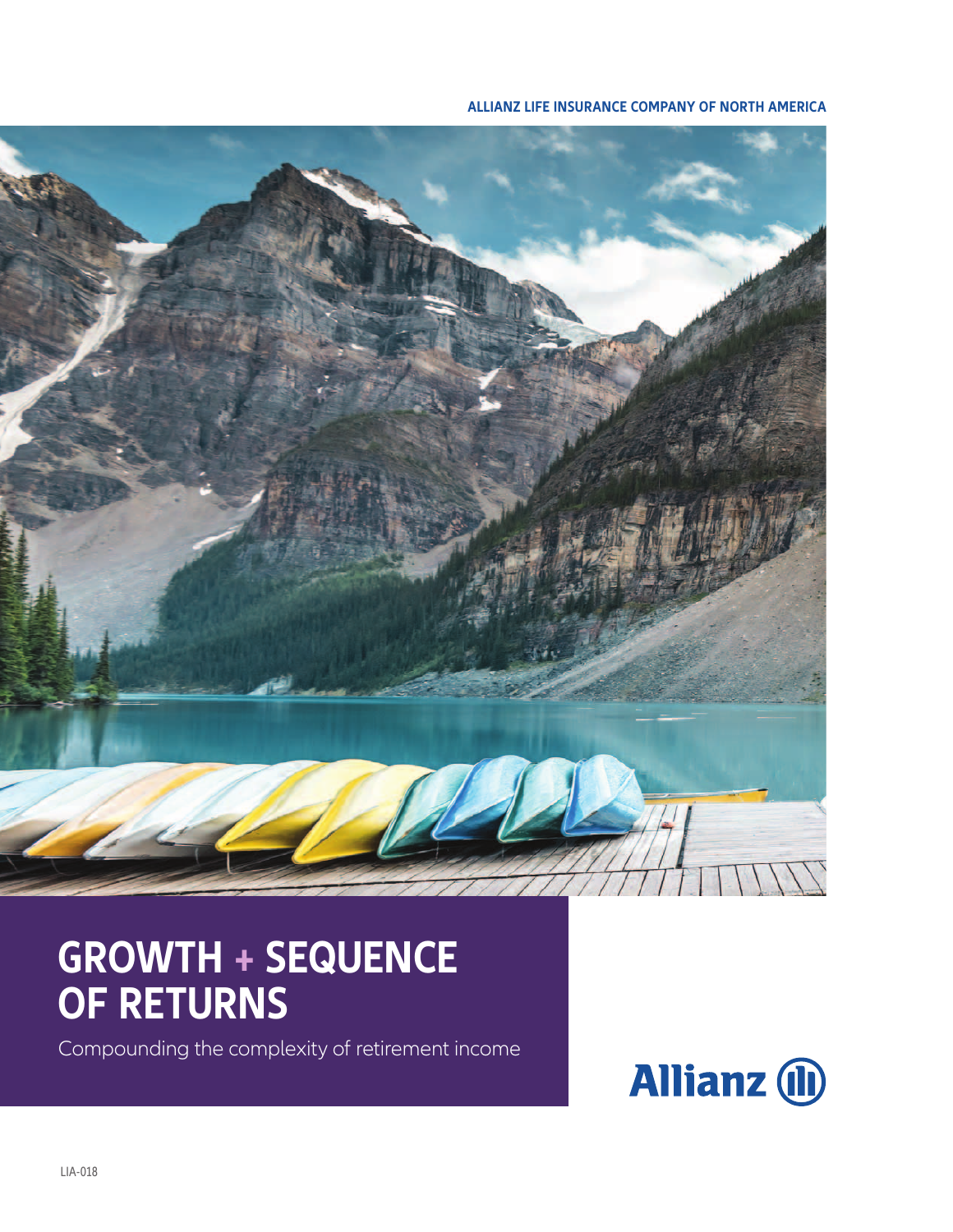### **There are many factors that can affect retirement portfolios and make retirement income planning complex. Individually, each area of risk can be difficult to manage, but when combined, the complexity is compounded.**

Let's take a look at the impact of inadequate growth and sequence of returns, and see how adding guaranteed lifetime income to any retirement portfolio can help reduce these risks and improve the outcome.

#### **GROWTH**

Portfolios that deliver higher growth correlate to a higher likelihood that an individual's income will last throughout their retirement.



conservative portfolio has a greater

Hypothetical example assumes \$1 million starting balance, 2% inflation, and retirement age 65. The conservative retirement portfolio represents 0% equity, 100% bonds. The moderate portfolio represents 35% equity, 65% bonds. The aggressive portfolio represents 60% equity, 40% bonds.

| <b>Portfolio allocations</b>      | <b>Conservative</b> | <b>Moderate</b> | <b>Aggressive</b> |
|-----------------------------------|---------------------|-----------------|-------------------|
| <b>Chance of outliving income</b> | 37%                 | 17%             | 3%                |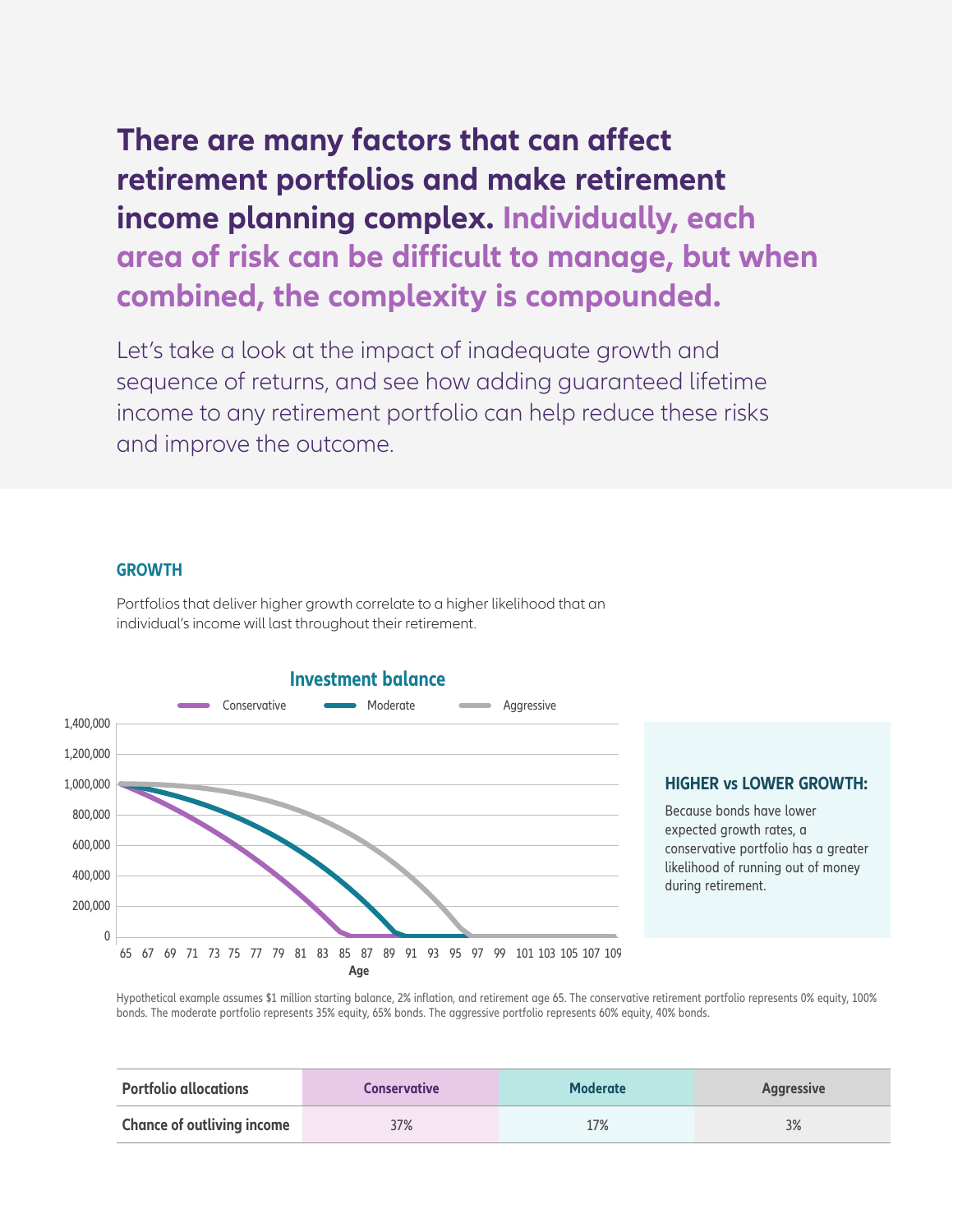#### **SEQUENCE OF RETURNS**

Retirement savings that have a higher expected growth rate also have a higher sequence of returns risk. This is the risk where low or negative returns early in retirement could cause savings to run out too soon, even if higher returns came later.



This chart shows a wider range of outcomes for more aggressive portfolios when compared to conservative portfolios (made up of bonds). Higher growth comes at a cost, however, because lower returns in the earlier years of retirement can impact retirement outcomes in more aggressive portfolios.

Hypothetical example assumes \$1 million retirement balance, 2% inflation, and retirement age 65. The conservative portfolio returns: 7%, 3%, 2%, -3%. Moderate portfolio returns: 14%, 5%, 4%, -7%. Aggressive portfolio returns: 20%, 7%, 6%, -10%. Ordering of market returns is reversed to represent an up- and down-market.

| <b>Portfolio allocations</b>      | <b>Conservative</b> | <b>Moderate</b> | <b>Aggressive</b> |
|-----------------------------------|---------------------|-----------------|-------------------|
| <b>Chance of outliving income</b> | 33%-37%             | $25% - 6%$      | $11\% - 1\%$      |

#### **BATTLING THE TENSION – THE COMPOUNDING EFFECTS OF GROWTH AND SEQUENCE OF RETURNS**

Balanced portfolios seek a middle ground between these two risks, but they cannot fully address both risks. Adding guaranteed lifetime income with increasing income potential to any retirement portfolio can both reduce the sequence of returns risk and increase the income that can be generated from each of these portfolios.





Hypothetical example assumes \$1 million retirement balance, 2% inflation, and retirement age 65. Retirement income solved for an investment balance of zero at age 96 in a down market. There is only a 5% chance of living longer than age 96.

Assumes 50% of the starting retirement balance is allocated to the annuity with 10-year deferral, 2% indexed interest credits, and 4.25% payment percentage.